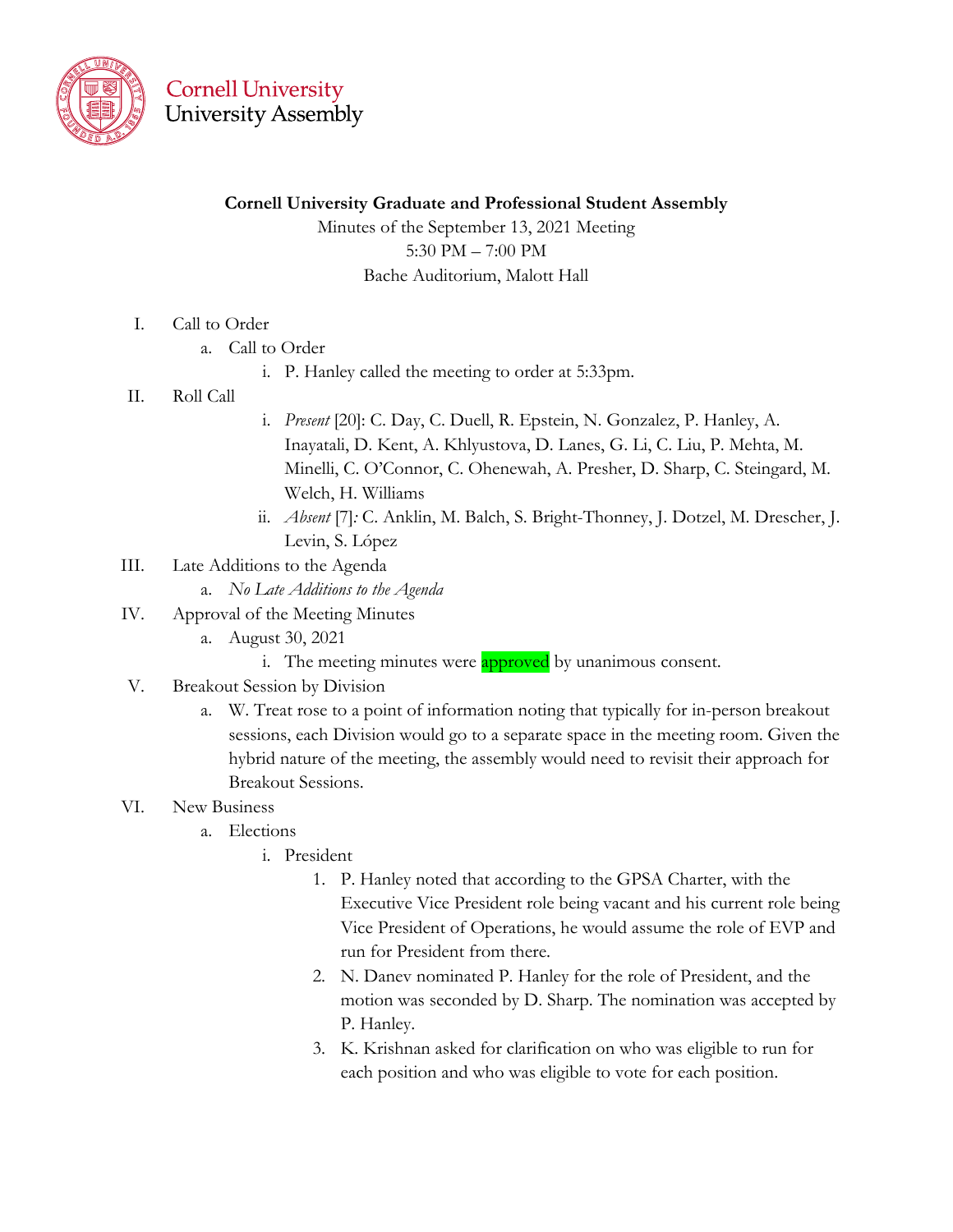

- a. P. Hanley stated that only GPSA voting members were eligible to run for a position on the Executive Committee given a vacancy. However, all members of the GPSA were eligible to vote on the positions.
- b. K. Krishnan asked if the positions on the Executive Committee were open to voting members only after the previous member resigned.
- c. P. Hanley affirmed K. Krishnan's question and stated that would be the case for all positions being voted on at the meeting.
- 4. P. Hanley asked N. Danev to preside over the election of the new GPSA President.
- 5. P. Hanley introduced himself to the assembly.
- 6. J. Richards noted that it would be helpful for a member of the assembly to explain what happened to the previous President for those who did not know.
	- a. P. Hanley responded that after the last meeting (8/30/21), the previous President notified members of the assembly of his resignation. P. Hanley added that there were some concerns from other students about the previous President not being able to fulfill the duties of President.
- 7. A. Barrientos-Gomez asked P. Hanley what were the three issues he thought were most important for Graduate and Professional students.
	- a. P. Hanley stated that ensuring students were getting more funding whether that was through different scholarships to offset tuition cost, funding for student programs, and funding for internships that would allow students to have a more hands-on experience. Additionally, P. Hanley expressed that ensuring that the University was made aware of concerns from Graduate and Professional students regarding COVID-19 and vaccines and testing mandates. Lastly, P. Hanley stated that working with the different committees, such as the Diversity and International Student Committee, and making sure all individuals were represented at the GPSA and University-level would be a priority.
- 8. P. Hanley was elected President of the GPSA (38 in favor 13) abstained).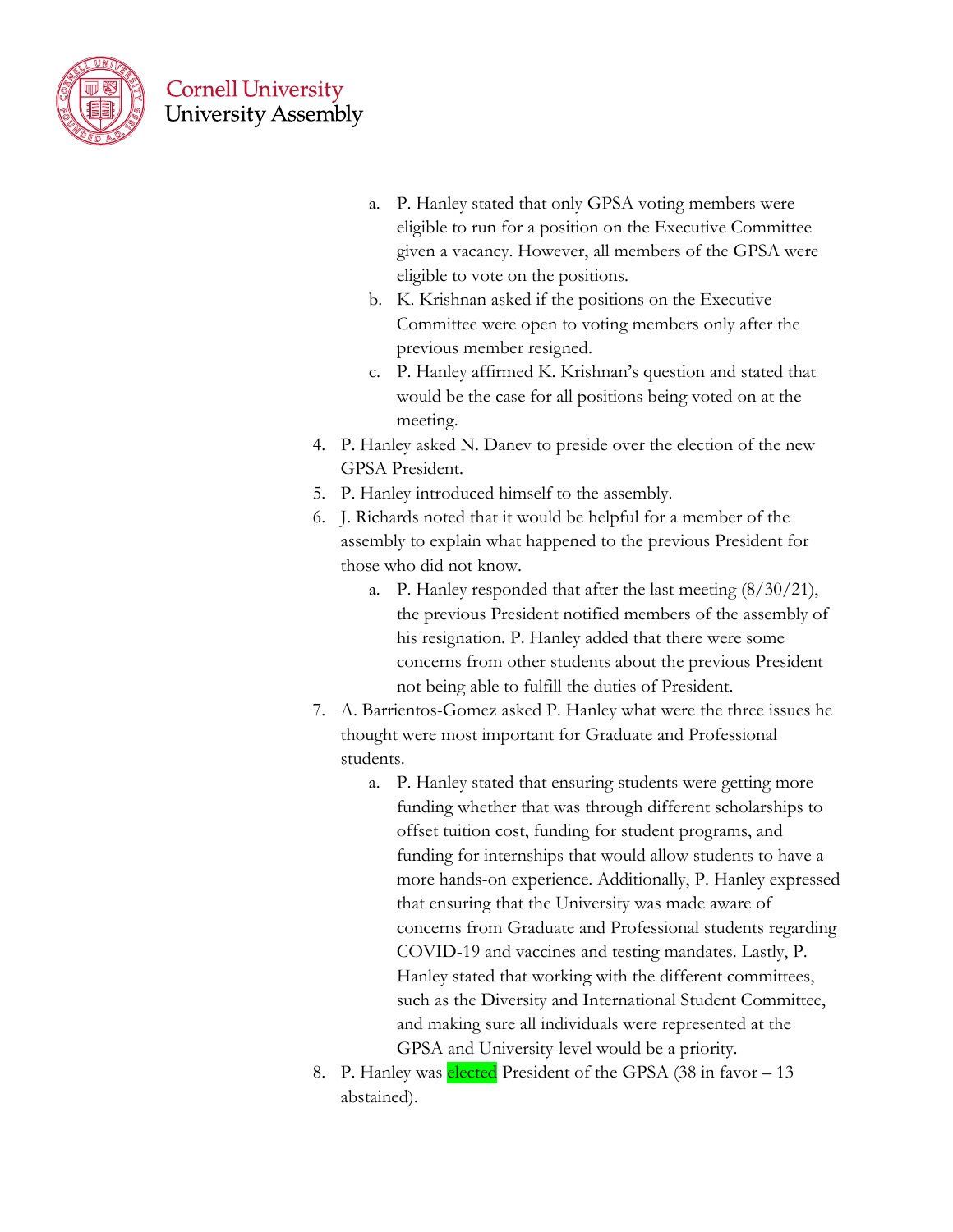

- ii. Executive Vice President (EVP)
	- 1. D. Sharp nominated themselves for the position of EVP; the nomination was seconded by G. Li.
	- 2. D. Sharp introduced himself to the assembly.
	- 3. N. Danev asked how an Executive Committee with only Masters students planned to represent all constituencies, particularly PhD students, in the GPSA.
		- a. D. Sharp stated that representation of both Professional and Graduate students started with communication and being an Executive Committee with only Masters students would not preclude communicating with PhD students.
	- 4. D. Sharp was **elected** as EVP of the GPSA  $(40 \text{ in favor} 6)$ abstained).
- iii. Vice President of Operations (VP Ops)
	- 1. *No Nominations*
- iv. Counsel
	- 1. L. Davis-Frost nominated N. Danev to serve as Counsel.
	- 2. N. Danev accepted the nomination and introduced himself to the assembly. N. Danev stated that as the previous EVP of the GPSA, he would be able to give procedural advice to the current Executive Committee and noted that being Counsel would not make him a Voting Member. N. Danev added that he would be able to also give PhD student representation in addition to the Masters student representation.
	- 3. N. Danev was elected as Counsel to the GPSA (41 in favor 1) abstained).
- v. Appropriations Committee Chair
	- 1. P. Hanley noted that the Appropriations Committee Chair would be one of the most important vacancies to fill given the assemblies being in a fee-setting year.
	- 2. K. Krishnan asked for clarification on the election process for the Diversity and International Student Chair since the election was not held at a meeting and she was under the impression that the elections for the position had to be public. K. Krishnan added that since the position was open, it should have been available for the entire student body to run for.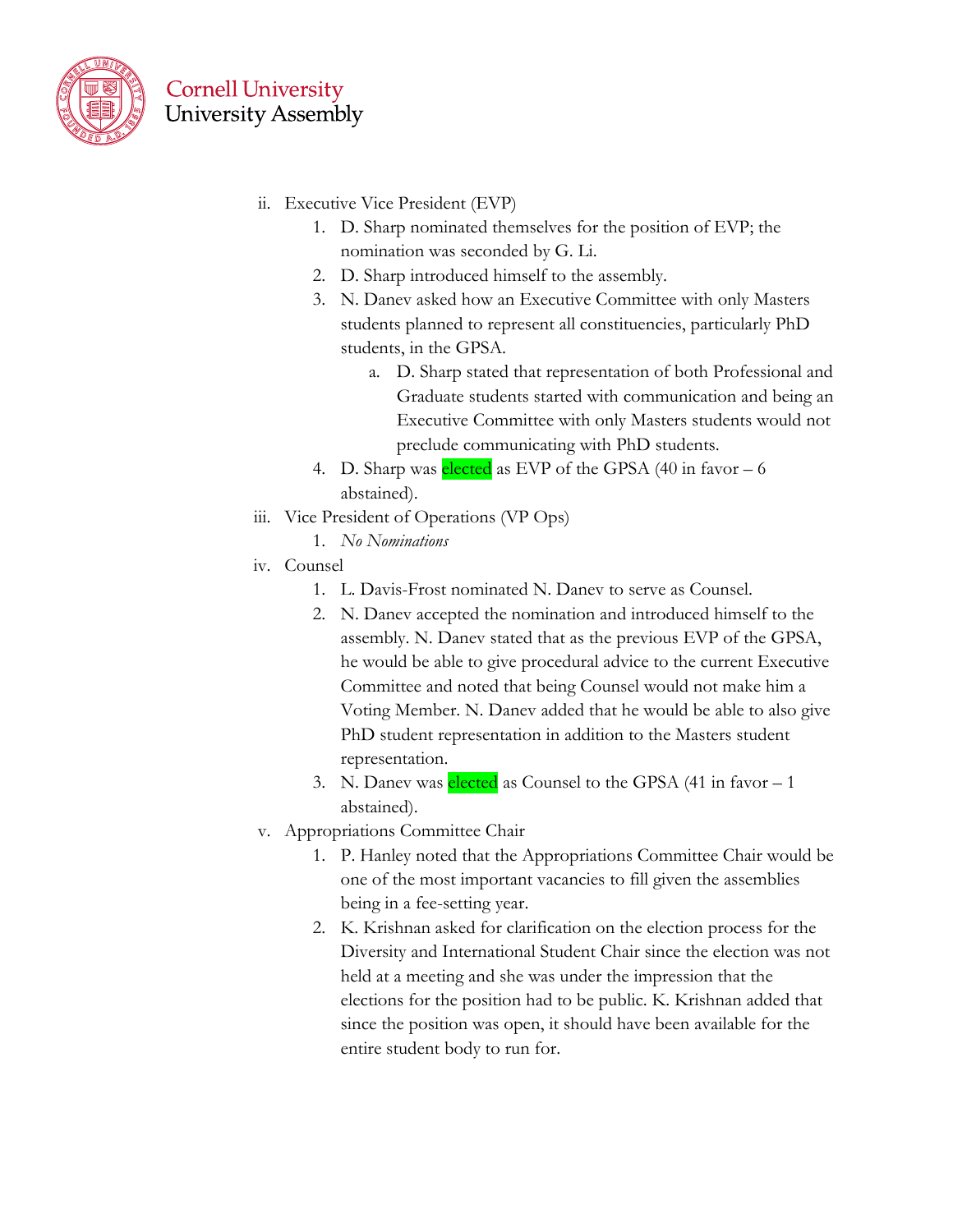

- 3. C. Ohenewah relayed to the assembly that there were no elections held for the Diversity and International Student Committee so the position would currently be vacant.
- 4. K. Krishnan suggested that the position be kept open until the next meeting so more people would be aware of it.
- 5. C. Ohenewah clarified that the position for DISC Chair was never filled and had remained open since the previous year.
- 6. W. Treat rose to a Point of Information, stating that there were applications submitted over the summer and that the Office of the Assemblies (OA) had received an email from C. Ohenewah stating that the position of DISC Chair had been filled by P. Mehta.
	- a. C. Ohenewah stated that she did not recall filling the position of DISC Chair.
- 7. G. Giambattista suggested that the assembly could take a short break to review the actions that took place over the summer and noted that if any actions were taken, the OA would have record of it.
- 8. N. Danev rose to a Point of Privilege and asked for the assembly to take a 5-minute recess to review the records. The motion was approved unanimously and the assembly took a 5-minute recess.
- 9. P. Hanley stated that there was a procedural error and that the position of DISC Chair was still vacant and their needed to be an election for the position.
- 10. P. Mehta nominated himself for the position; the motion was seconded by N. Danev.
- 11. K. Krishnan conveyed to the assembly that she believed the position should be held vacant until the next meeting. K. Krishnan added that given it was a position open to the entire student body, there could be plenty of students interested that might not be aware of the position being available.
- 12. N. Danev motioned for P. Mehta to be voted Interim DISC Chair until the next meeting so the committee could have functioning meetings, and then hold an election for the position at the following GPSA meeting (9/27/21).
	- a. The motion was approved by unanimous consent.

VII. Business of the Day

a. Notice to Rescind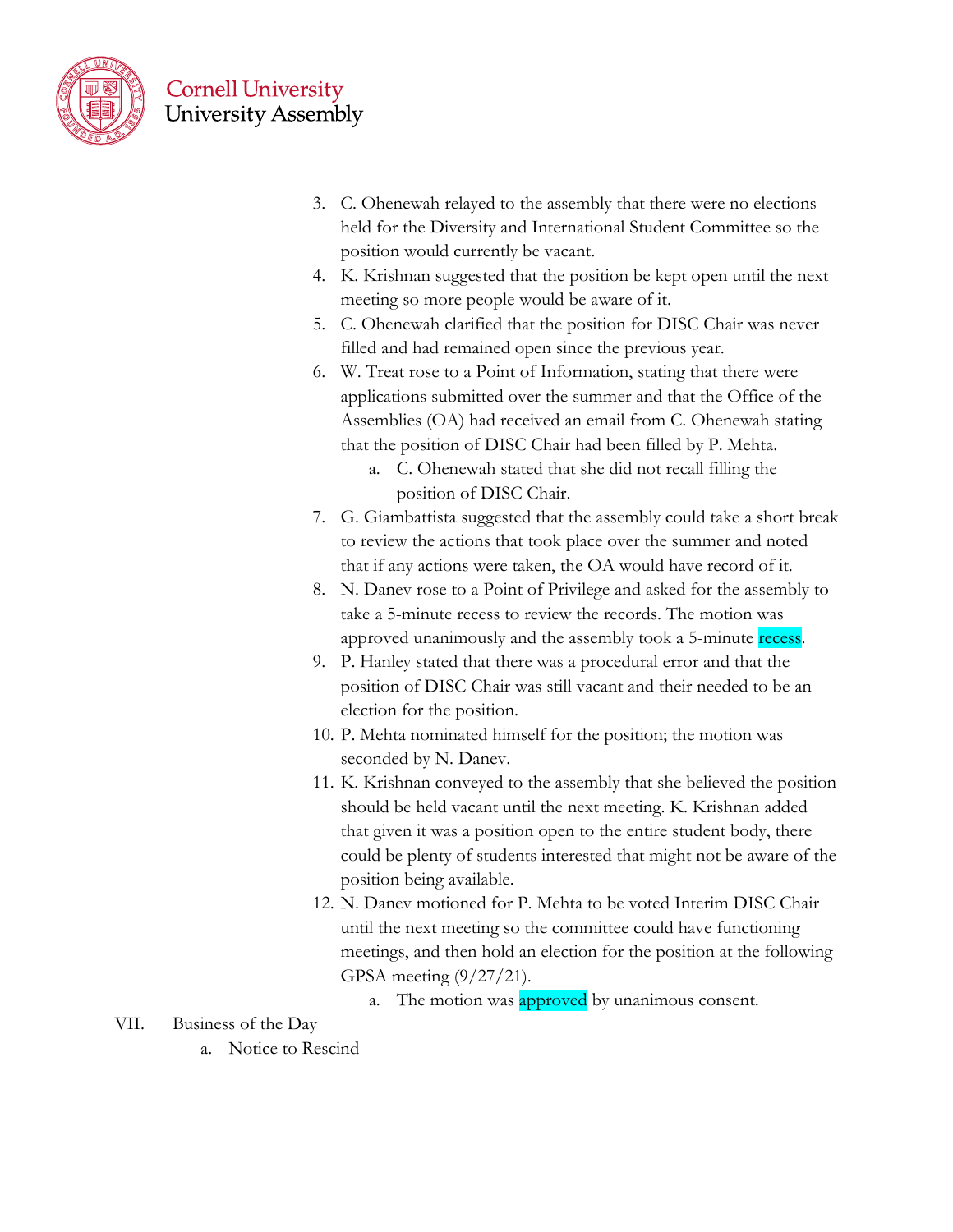

- i. P. Hanley stated that there were 2 resolutions passed over email voting during the summer. However, there were concerns from the body about the process and the fact that it was rushed.
- ii. N. Danev moved to reconsider the previously adopted resolutions. The motion was seconded by D. Kent and the resolutions were reconsider.
- iii. Resolution 1: Approving a Pre-Internal Budget Expense
	- 1. D. Kent asked if the resolutions were being reconsidered and not just rescinded.
		- a. P. Hanley confirmed D. Kent's statement.
	- 2. Abstract: Resolution 1: Resolution Approving a Pre-Internal Budget Expense approves funding in the amount of \$100.00 USD for costs associated with obtaining the services of an internet domain host to support the new GPSA website.
	- 3. P. Hanley noted that the GPSA currently had a website run by the OA and that the previous administration wanted to move to a different platform.
	- 4. D. Kent asked if the money was spent already.
		- a. P. Hanley noted that the money had not been spent yet and added that both resolutions had been sent to President Pollack's office, but had not been approved by President Pollack. He added that the first resolution was passed 19-1 over email during the summer.
	- 5. G. Li asked if there were specific reasons why the previous administration wanted to establish a new website.
		- a. P. Hanley stated that he believed it was just a preference held by the previous administration. P. Hanley noted that the OA currently maintained a GPSA website that holds the Charter, Bylaws, member and committee directory, an option for Graduate and Professional students to reach out or contact members, and served as a center for applications to be submitted.
	- 6. K. Krishnan asked if the website would be maintained by the VP of Communications.
		- a. C. Ohenewah stated that the website would be maintained by the VP of Communications. She added that the intention of the previous President was to revamp the website and establish different social media platforms to increase assembly engagement.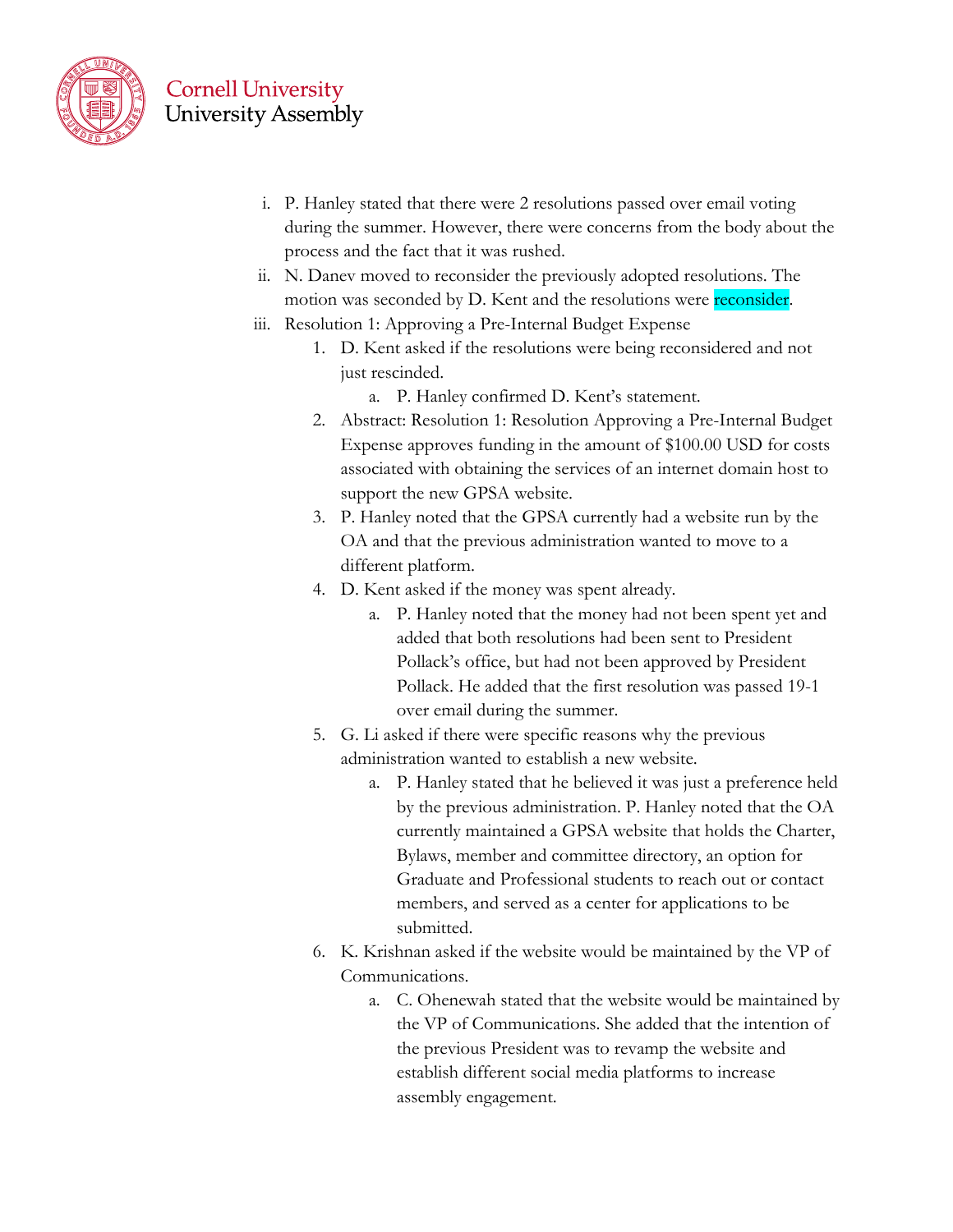

- 7. K. Krishnan asked G. Li to state the pros and cons of having and maintaining a website separate from the OA.
	- a. G. Li stated that she was currently working on creating a LinkedIn page for GPSA members. She also noted that although the GPSA needed more advertisement, a new website would not be helpful. The Communication committee could readjust the current website and ensure the information on it was clearly presented. G. Li echoed her agreements with K. Krishnan, stating that there was not a significant benefit to establishing a new website.
- 8. N. Danev stated that given the current VP of Communications did not deem the \$100 for a new website necessary, he would like to Call Previous Question and go into a vote for rescinding Resolution 1.
- 9. P. Hanley mentioned that the assembly would need a  $2/3<sup>rd</sup>$  majority vote to rescind the resolution and only voting members could vote.
- 10. The vote to rescind **failed** (12-8).
- 11. G. Li moved to **reconsider**.
- 12. The resolution was **rescinded** (14-6)
- iv. Resolution 2: Resolution Establishing a Vice President for Strategy and a Vice President for Administration on the Executive Committee
	- 1. Abstract: This resolution moves to create the roles of Vice President for Strategy and Vice President for Administration to perform vital functions that have thus far been filled on an ad hoc basis by the current Executive Committee Officers. The Vice President for Strategy and the Vice President for Administration will assume all responsibilities that are traditionally affiliated with managers of strategy and administration, thus ensuring that all GPSA business is administered by graduate and professional students with the proper expertise.
	- 2. P. Hanley stated that the Resolution was voted on by email over the summer and had been approved 20-0-2. However, it had not been accepted by President Pollack.
	- 3. N. Danev stated that based on the GPSA Charter, specifically Line 390, any changes to the Charter would need to be presented in writing at least 1 regularly-scheduled meeting prior to the vote. Given that there were no regularly-scheduled meetings over the summer, the resolution was illegally voted on and therefore, invalid.
	- 4. The resolution was rescinded per the GPSA Charter.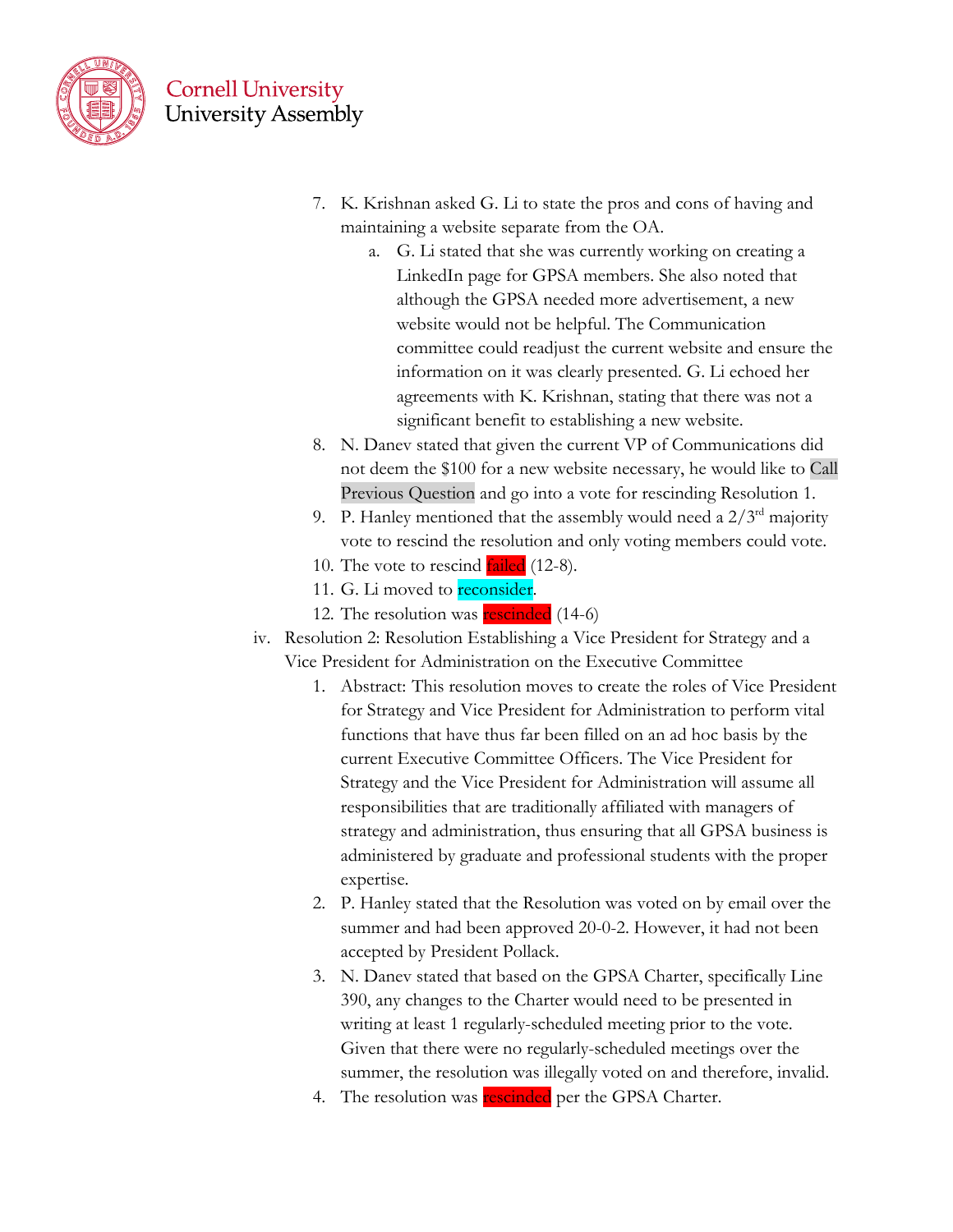

- VIII. Reports of Officers and Committee Updates
	- a. Executive Committee P. Hanley
		- i. P. Hanley noted that he had recently sat in on the University Assembly meeting and one of the topics discussed was vaccine mandates for the Cornell community with high vaccination amongst students and faculty, but lower vaccination rates amongst employees. He noted that the next University Assembly meeting would focus on mitigating the difference in vaccination rates.
	- b. Operations P. Hanley
		- i. P. Hanley stated that the next important appointment would be to fill the position of Appropriations Committee Chair.
	- c. Appropriations *Vacant*
	- d. Communications G. Li
		- i. G. Li introduced herself and mentioned some initiatives she was planning including a GPSA LinkedIn page and working the rest of the Executive Committee and P. Mehta to focus on issues of diversity and issues effecting international students.
	- e. Finance C. Steingard
		- i. C. Steingard noted that meetings were held the first Tuesday of every month and encouraged members to attend if they were interested. C. Steingard also encouraged members to run for the two open positions for Commissioners.
	- f. Student Advocacy D. Kent
		- i. D. Kent stated that the first meeting had been held last week and encouraged members to share any concerns they had by email or at the next meeting.
	- g. Diversity and International Students P. Mehta
		- i. P. Mehta introduced himself and expressed his belief that no individual should be prevented from progressing because of a lack of inclusion.
	- h. Faculty Awards C. Duell
		- i. C. Duell clarified that he was the Acting Chair of the Faculty Awards Committee. He noted that awards had been given out last year after the final GPSA meeting and mentioned that the ceremony had been postponed to the fall in hopes that in-person celebrations could be held to some extent. The committee was currently in the process of planning an in-person celebration.
	- i. General Committee S. López/N. Danev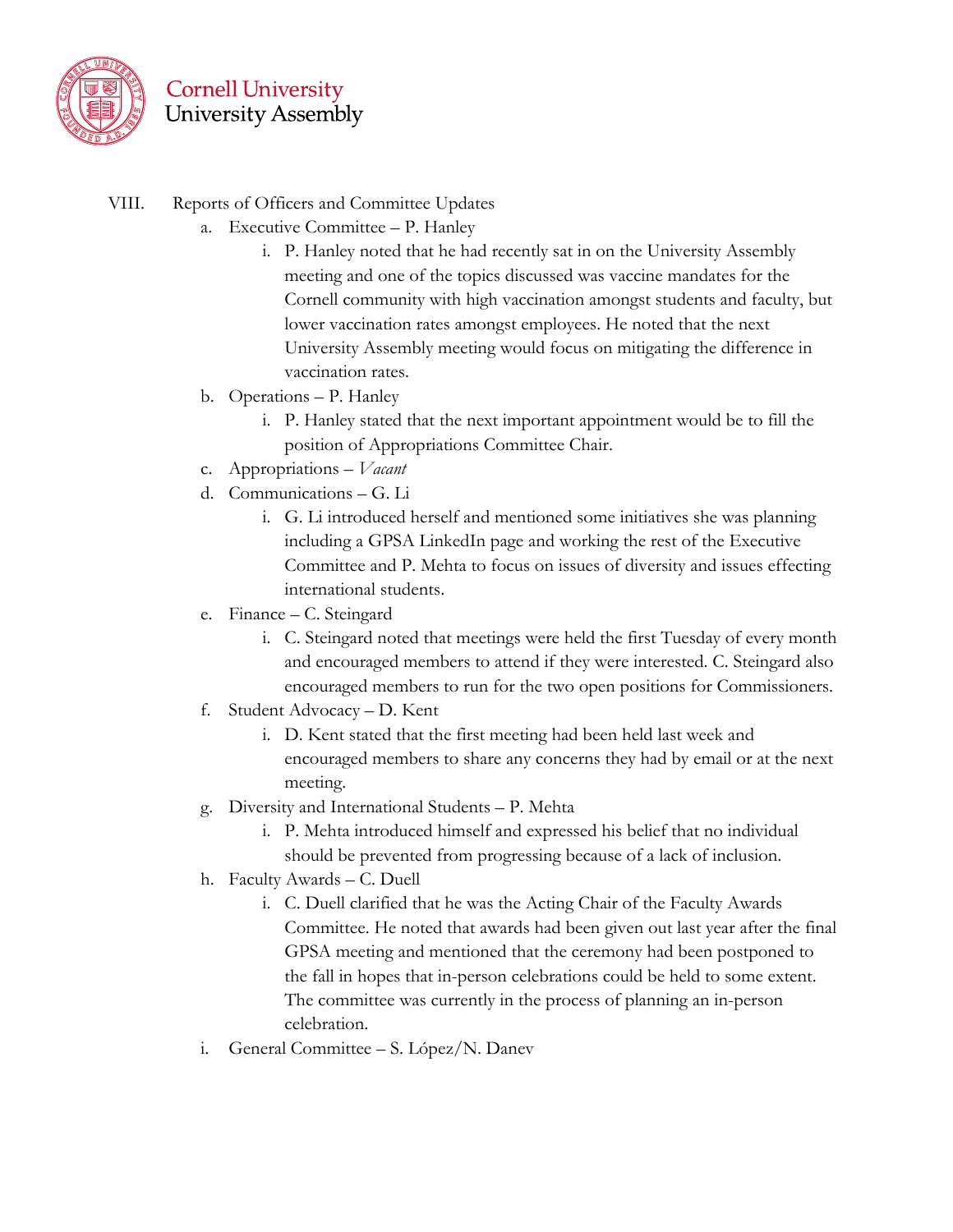

- i. N. Danev noted that the General Committee of the Graduate School had not met this year, but encouraged members to reach out to him or S. López with any initiatives or concerns.
- j. Graduate School J. Allen
	- i. *No Updates*

#### IX. Open Forum

- a. G. Li asked if she could still nominate people for the Master's Student Representative and if it was a vacancy.
	- i. N. Danev stated that filling the position was typically done in Division Breakouts and that the Division would elect the individual internally. Since there were no Division breakouts at the current meeting, it would be up to G. Li to decide if she wanted to hold a GPSA-wide election or wait until the next meeting to do an internal election.
- b. K. Krishnan asked if no voting members were interested in the unfilled positions, would the position then be open to the GPSA membership or the entire student body.
	- i. P. Hanley stated that at that point, the position would be open to the entire student body.
- c. B. Harrison informed the assembly of the two resolutions, related to GPS students with teaching responsibilities, recently passed in the Faculty Senate over the weekend. B. Harrison stated that the first resolution was about adopting University policies for reasonable accommodations for faculty, instructors, staff, and students during the pandemic. The second resolution would provide instructors the discretion to teach online if students were infected or if social distancing was difficult or impossible. B. Harrison also expressed her belief that the GPSA should follow-up with a similar resolution acknowledging support for the resolutions passed by the Faculty Senate.
- d. N. Danev informed the assembly of openings on the UA committees and added that they needed to be staffed by GPSA members. Specifically, the GPSA needed to appoint one member to the CJC; one member to the Campus Welfare committee; and one member to the Campus Infrastructure, Technology, and the Environment committee as well as one general Graduate or Professional student to each of the three committees. N. Danev added that P. Hanley could appoint members to the committees.
- e. G. Li asked if there was a method to get a full list of all members names for the LinkedIn page.
	- i. P. Hanley stated that the LinkedIn page could be advertised after it was made for members to join. Additionally, he noted that he had spoken to G.